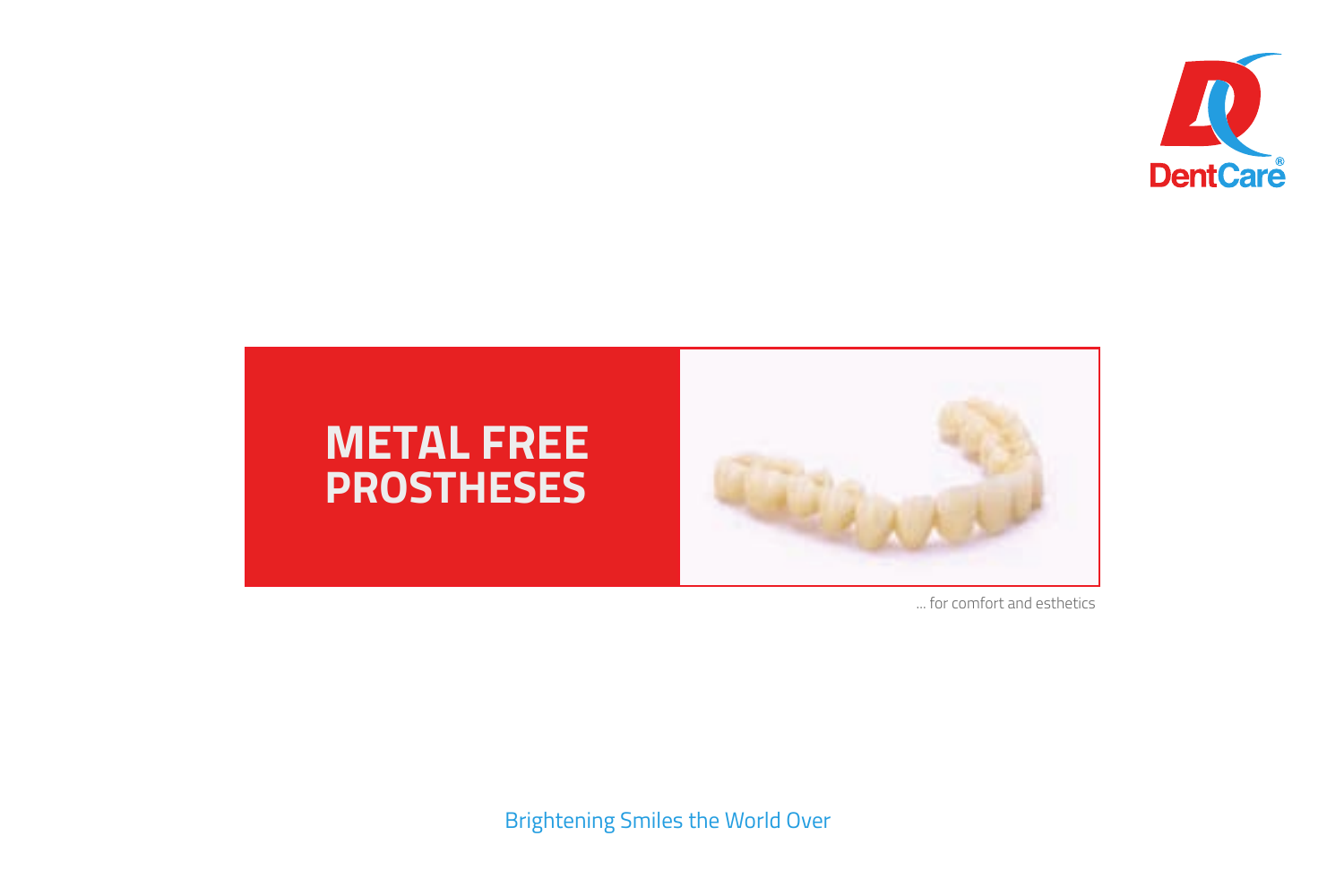#### **Global Presence**



**DentCare USA** www.dentcaredental.us

c

**DentCare UK** www.dentcaredental.co.uk

c

**DentCare Australia** www.dentcaredental.com.au **DentCare New Zealand** www.dentcaredental.co.nz

٠o

**DentCare UAE** www.dentcaredental.com

 $\Omega$ 

**DentCare India** www.dentcaredental.com

 $\bullet$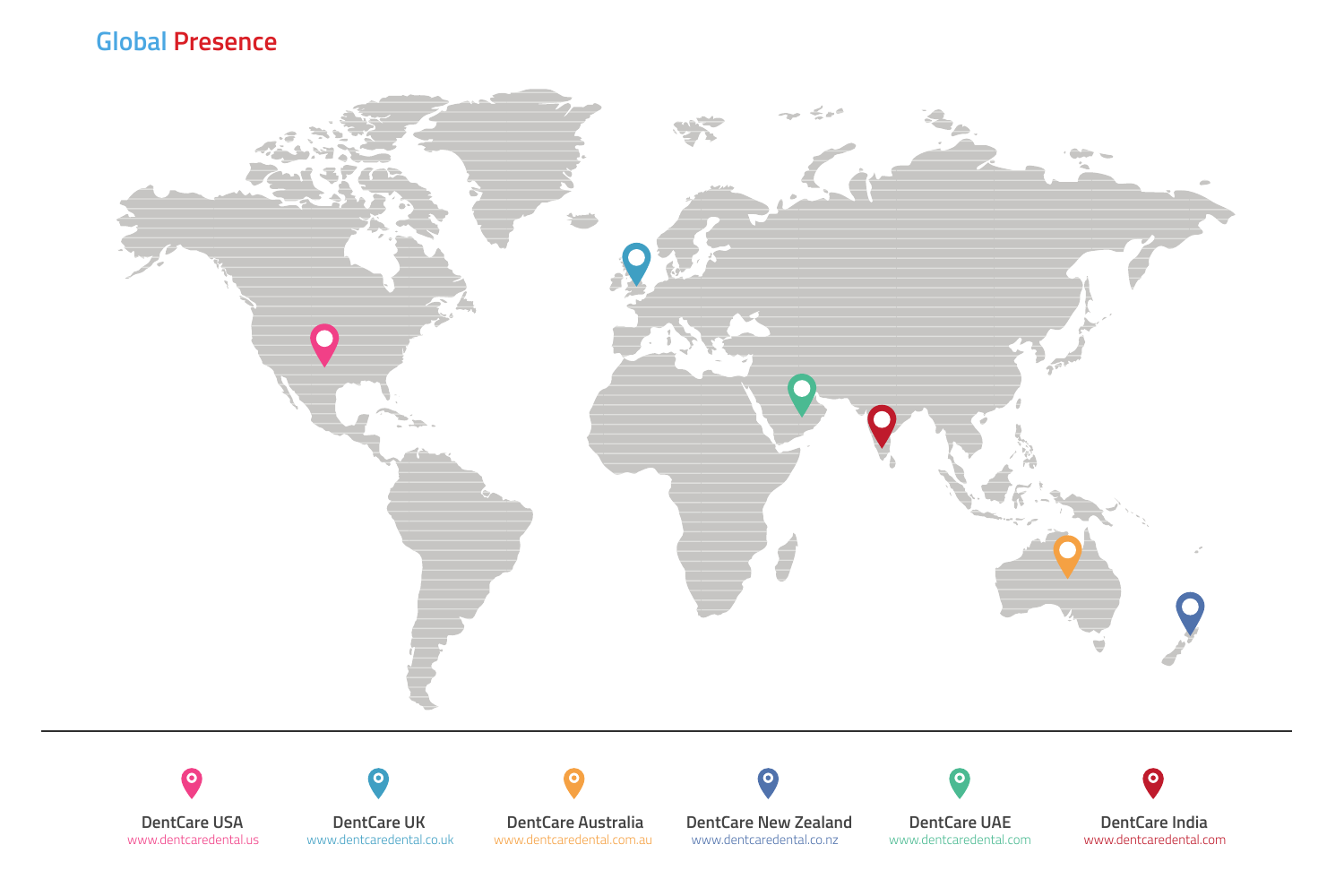Dentcare Zirconia….. Crafting beautiful Smiles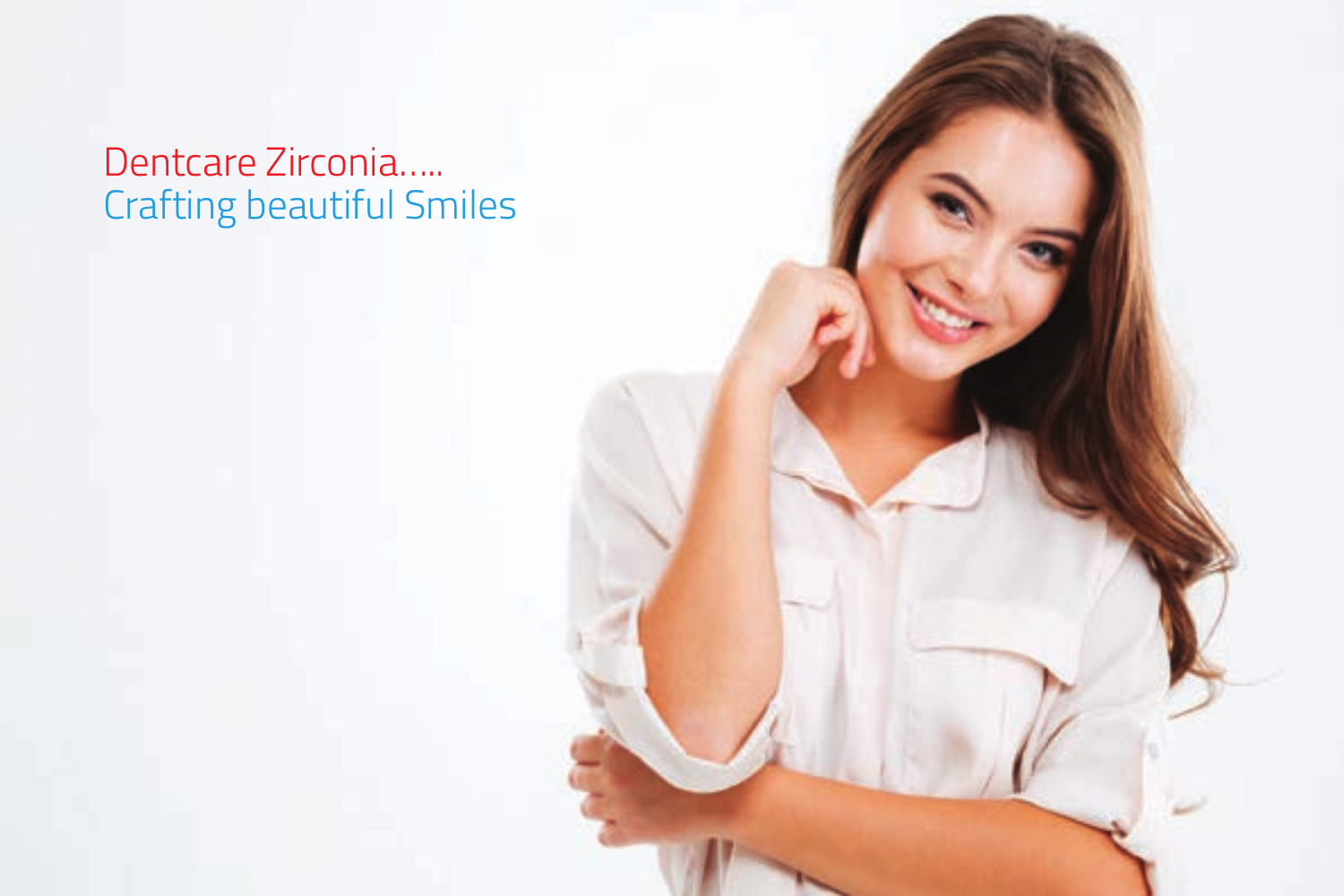Your trusted dental lab partner having three decades of expertise in the dental field offering the epochal masterpiece- "Dentcare Zirconia"

Having 6 distinct variants. Dentcare, a name synonymous with trust, care, and quality in the dental fraternity is sure to bring everlasting smiles to all its patrons by presenting Dentacre Zirconia with a confluence of top-notch technology and quality workmanship.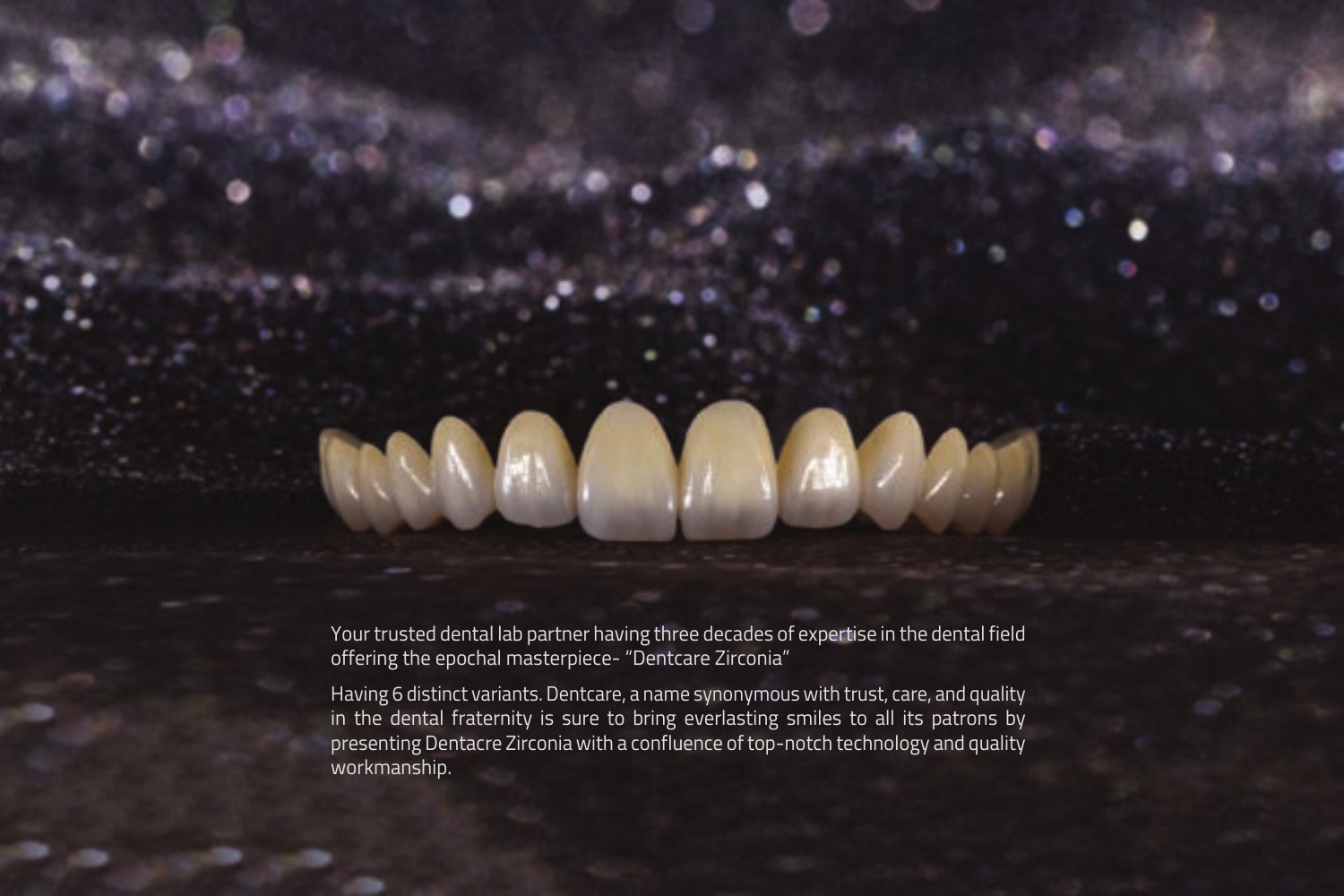## **WHY DENTCARE ZIRCONIA?**

#### *Because your smile matters, and there are other reasons too,*

- 1. Dentcare Zirconia is a true masterpiece from the house of Dentcare, which is world-renowned for its trustworthiness and quality.
- 2. Our definition of quality is the total commitment to serving you the best crowns and bridges with enhanced mechanical and aesthetic properties and promptness of technical support and service.
- 3. Dentcare Zirconia has a wide range of translucency with good strength to mimic the complexities that nature has endowed.
- 4. All indications of Dentcare Zirconia conforms to the demanding standards of ISO 6872:2015 corroborating all the strength requirements.
- 5. State of the art manufacturing facility at Dentcare meets the terms of six quality certifications Dentcare Zirconia is highly biocompatible and safe to use in humans.
- 6. Dentcare Zirconia has been tested clinically for ensuring the in –vivo stability of Zirconia crowns and bridges.
- 7. Dentcare Zirconia is crafted out from CAD/CAM blanks that are made using the best available powders chosen from suppliers of premium Medical grade Zirconia in Japan & Europe.
- 8. Available in all 16 VITA shades- 7 effect shades and more than 40 vivid, warm and natural shades with customization.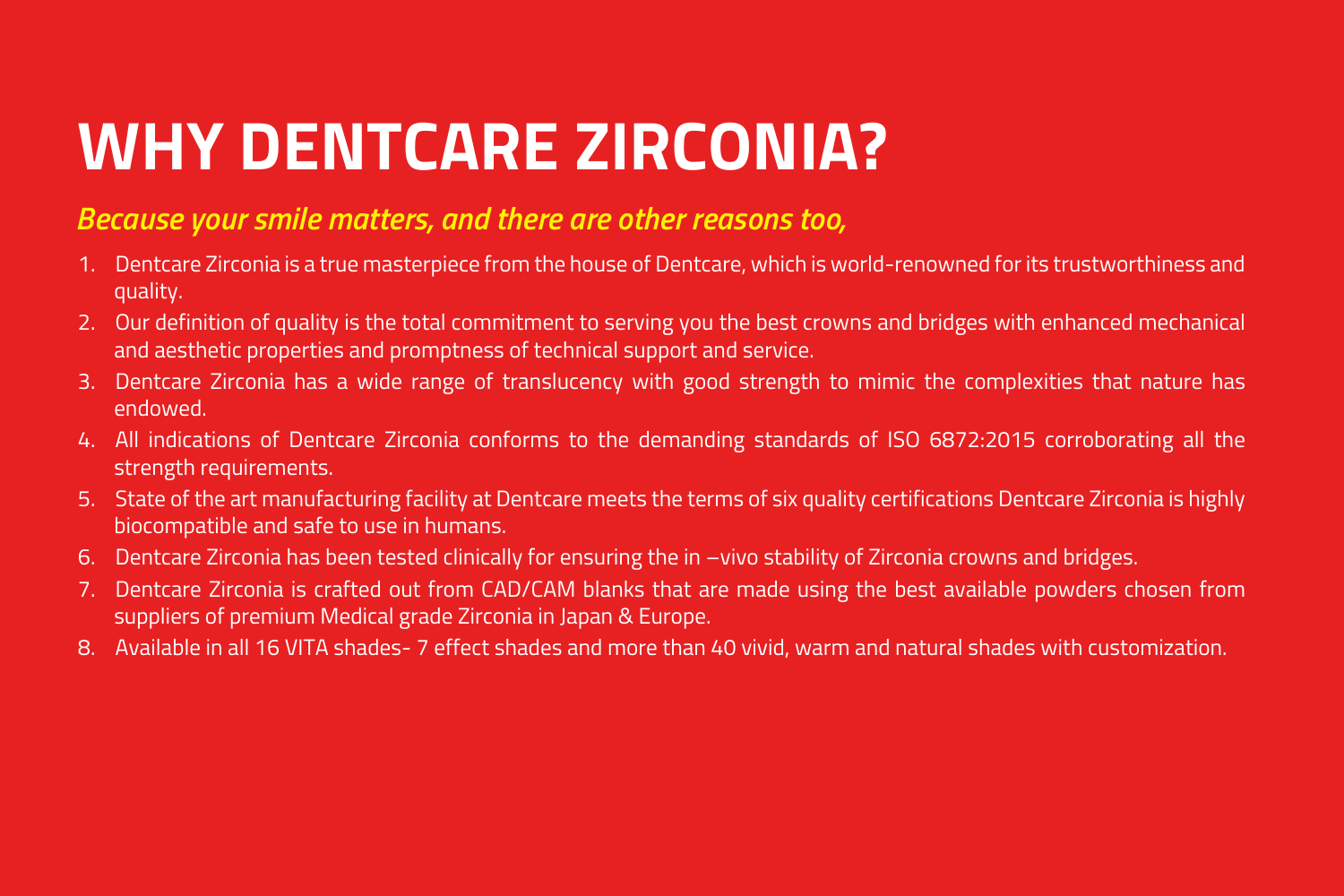



#### **DentCare Zirconia Platinum Plus**

This epochal masterpiece, used for the fabrication of Crowns, Bridges, Custom implant abutments, Inlays, Onlays and Primary telescopic prostheses, has been made possible with globally acclaimed ultramodern technology, and accurate know-how raised through three decades of operations. These coupled with superior workmanship of our highly skilled technicians make DentCare Zirconia Platinum Plus the optimum solution for perfect dental prostheses – *Aesthetic and Functional Fulfilment Guaranteed.*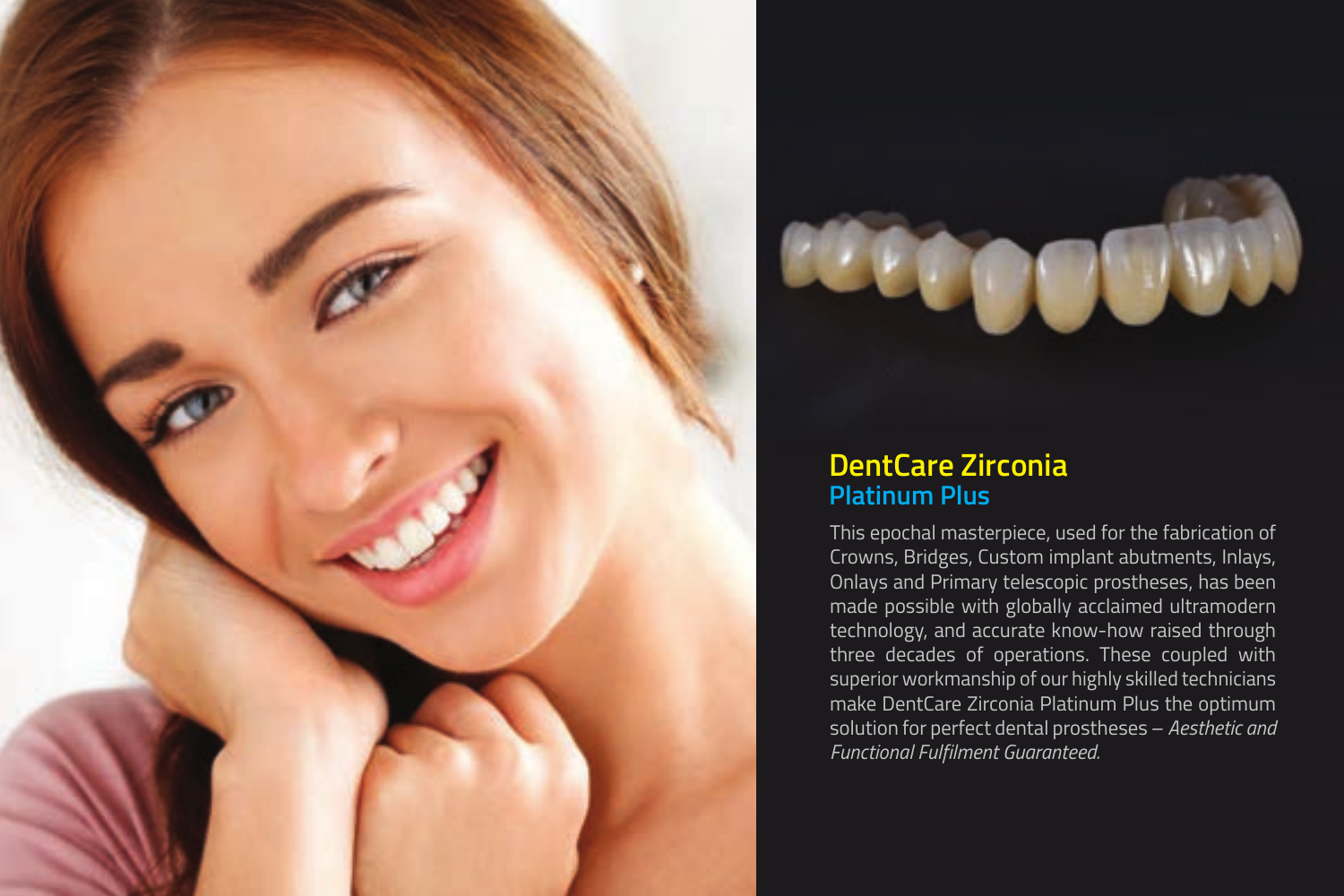- 1. Full contour bridge up to 14 units.
- 2. Bridge up to 16 units with ceramic layering.
- Bridge with 4 continuous pontics\* for anteriors.
- 4. Bridge with 2 continuous pontics for posteriors.

## **Indications Specialities**

- 1. Multi-layer Zirconia with five transition layers to mimic the visible shade gradation and translucency of natural teeth.
- 2. Best-in-segment translucency of over 45%.
- Best-in-class bending strength ranging from 1250-1450 MPa.
- 4. Functionally supreme for high levels of user confidence and satisfaction.
- 5. Most life-like appearance with uncompromised attention to detail and aesthetics.
- 6. Perfectly natural and life-like appearance can be achieved even with highly discoloured stump shade when luted with opaque cement.
- 7. Also available with ceramic layering, done exclusively by our Master Ceramists.
- 8. Superior quality achieved by a perfect sync of new age technology and master workmanship.
- 9. Highest level of customisations possible with shade liquids or stains.
- 10. Total technical support from DentCare Dentists (Specialists).
- 11. CAD Image for Design verification **FREE**.
- 12. PMMA temporary restoration **FREE**.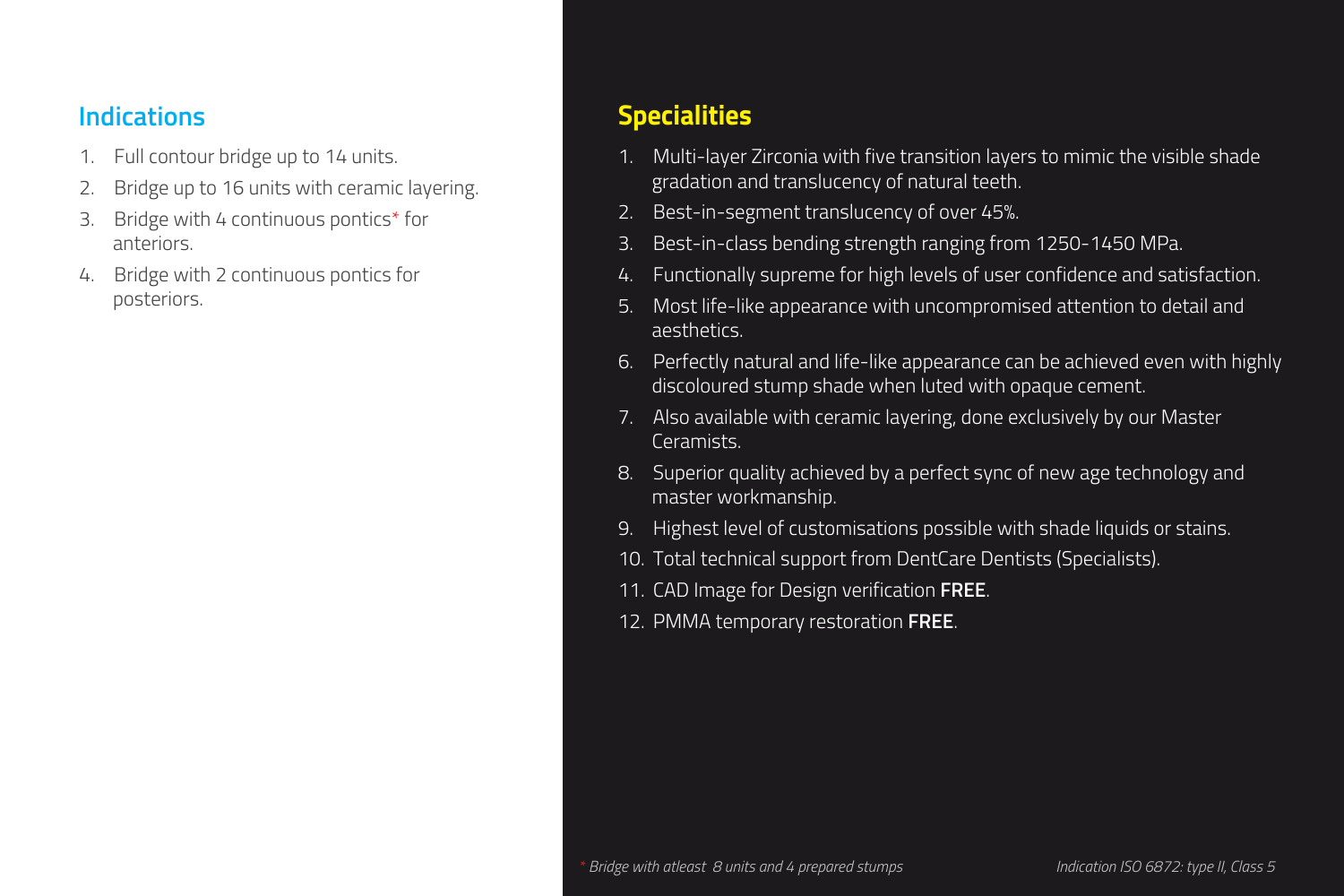



#### **DentCare Zirconia Premium Plus [HT]**

The paradigm shifts in dentistry for lifelike restorations that mimic natural tooth structure, based on perceived and actual aesthetic and functional patient demands, have led DentCare to offer DentCare Zirconia Premium Plus– a revolution in metal-free prostheses.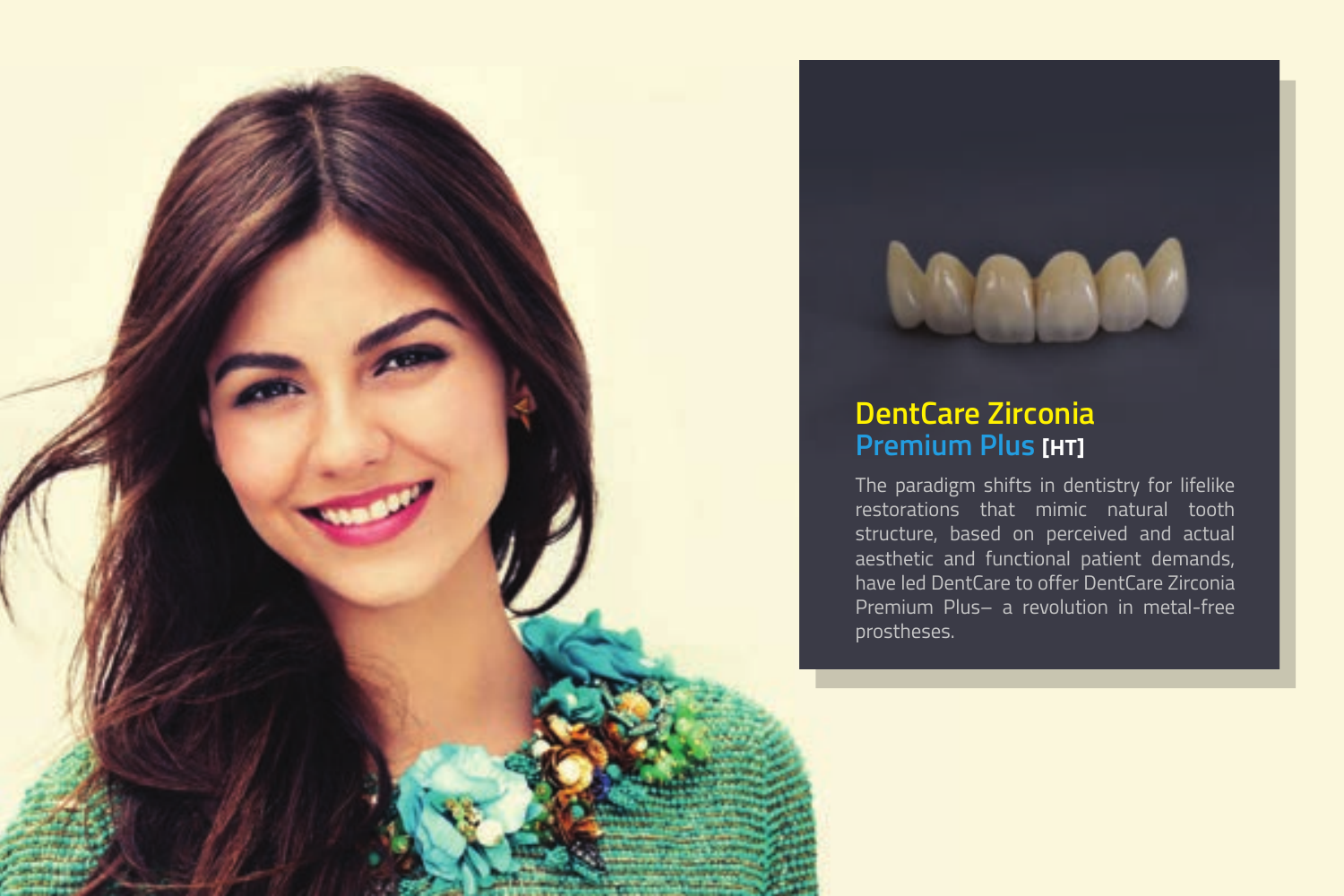- 1. Full contour bridge up to 14 units.
- 2. Bridge up to 16 units with ceramic layering.
- 3. Bridge with 4 continuous pontics\* for anteriors.
- 4. Bridge with 2 continuous pontics for posteriors.

#### **Indications Specialities**

- 1. Natural translucency and outstanding aesthetics.
- 2. Extremely biocompatible.
- 3. Best-in-segment translucency.
- 4. Best-in-class strength for functional superiority (bending strength 1150-1250 MPa).
- 5. Designing and manufacturing done using precision CAD/CAM system for outstanding marginal fit.
- 6. High flexural strength to ensure long term success of restoration.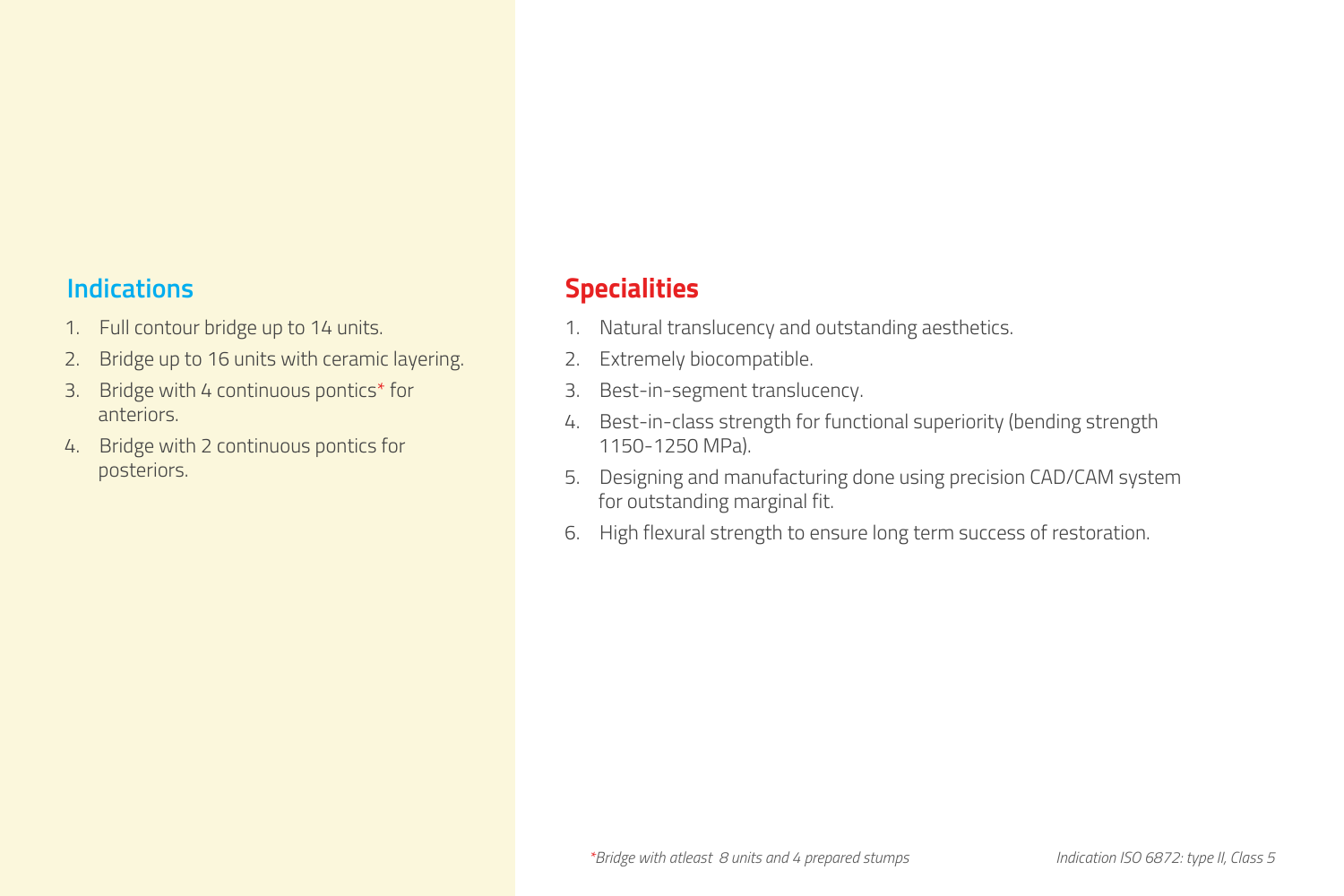



#### **DentCare Zirconia Classic [Translucent]**

High flexural strength of the blocks makes it a durable option for Crowns and Bridges with up to 16 units. With at least two continuous abutments, bridges with a single unit as cantilever are possible (distal cantilever is not advisable; cantilever should be avoided in the canine and molar regions).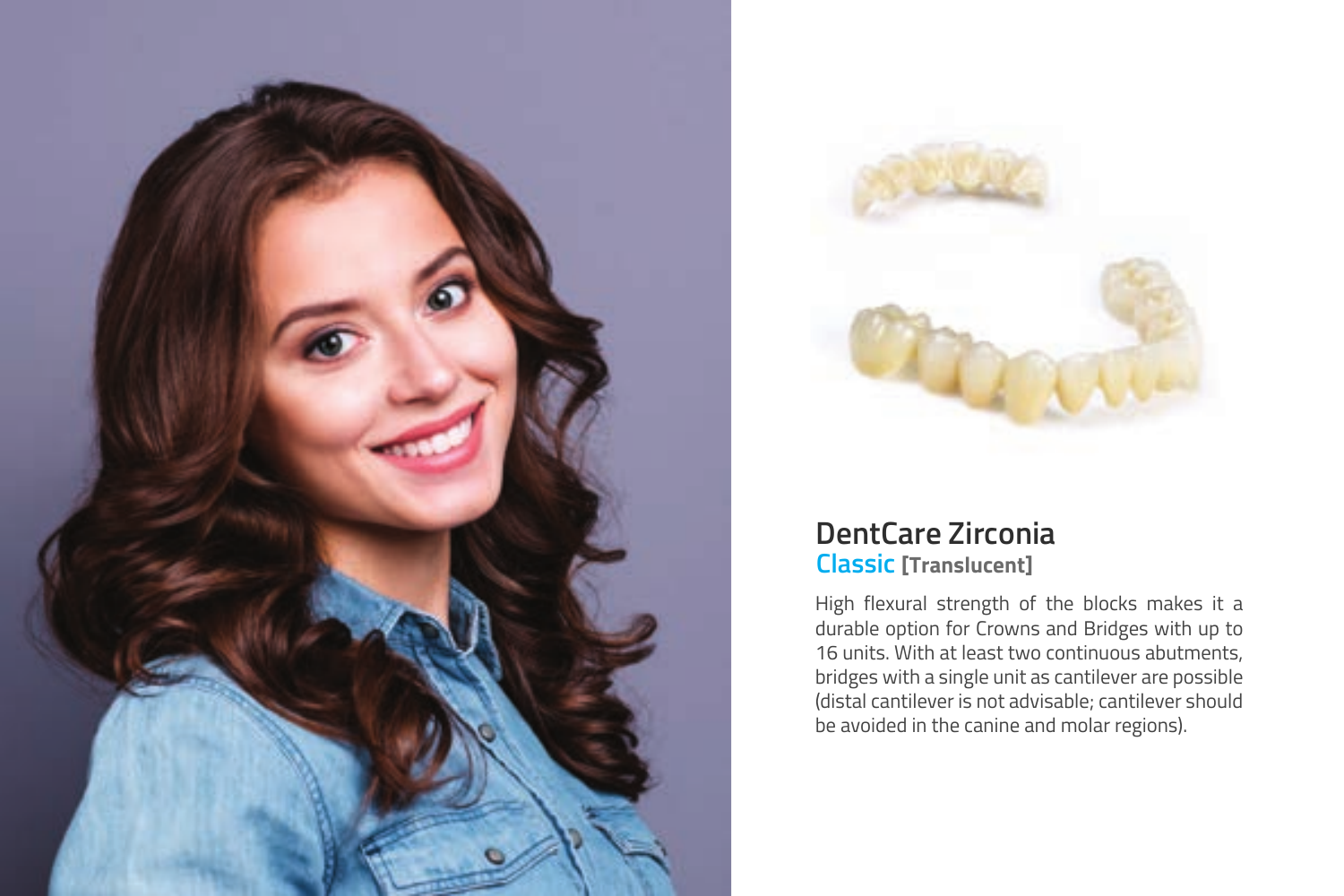- 1. Full contour bridge up to 8 units.
- 2. Bridges up to 16 units with ceramic layering.
- 3. Bridges with 4 continuous pontics\* for anteriors.
- 4. Bridges with 2 continuous pontics for posteriors.

#### **Indications Specialities**

- 1. Highly biocompatible.
- 2. Superior flexural strength of 1100-1300 MPa for long-term success of prostheses.
- 3. 40% translucency achieved by meticulously followed processes and techniques.
- 4. Functionally uncompromised with a perfect blend of strength and aesthetics.
- 5. Assured aesthetics\* with ceramic layering.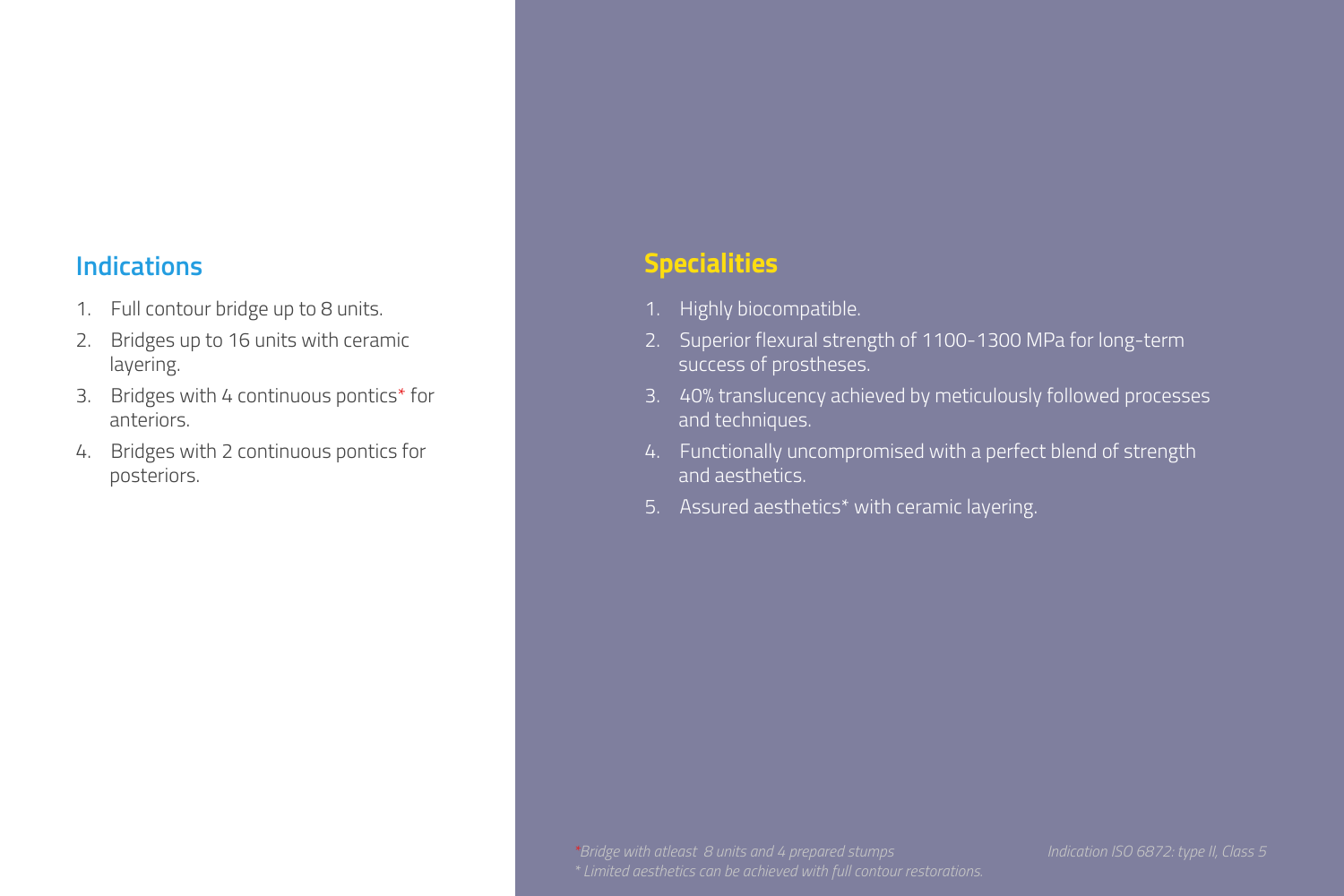#### **CAD/CAM Milling**

We ensure predictable, high quality production of your dental restorations, day in and day out. You will definitely feel the difference as perfect adaptation and marginal integrity of the restoration is ensured.

## **"**

*We are a powerhouse of exceptional digital solutions & services with high-end performance and flawless design...*

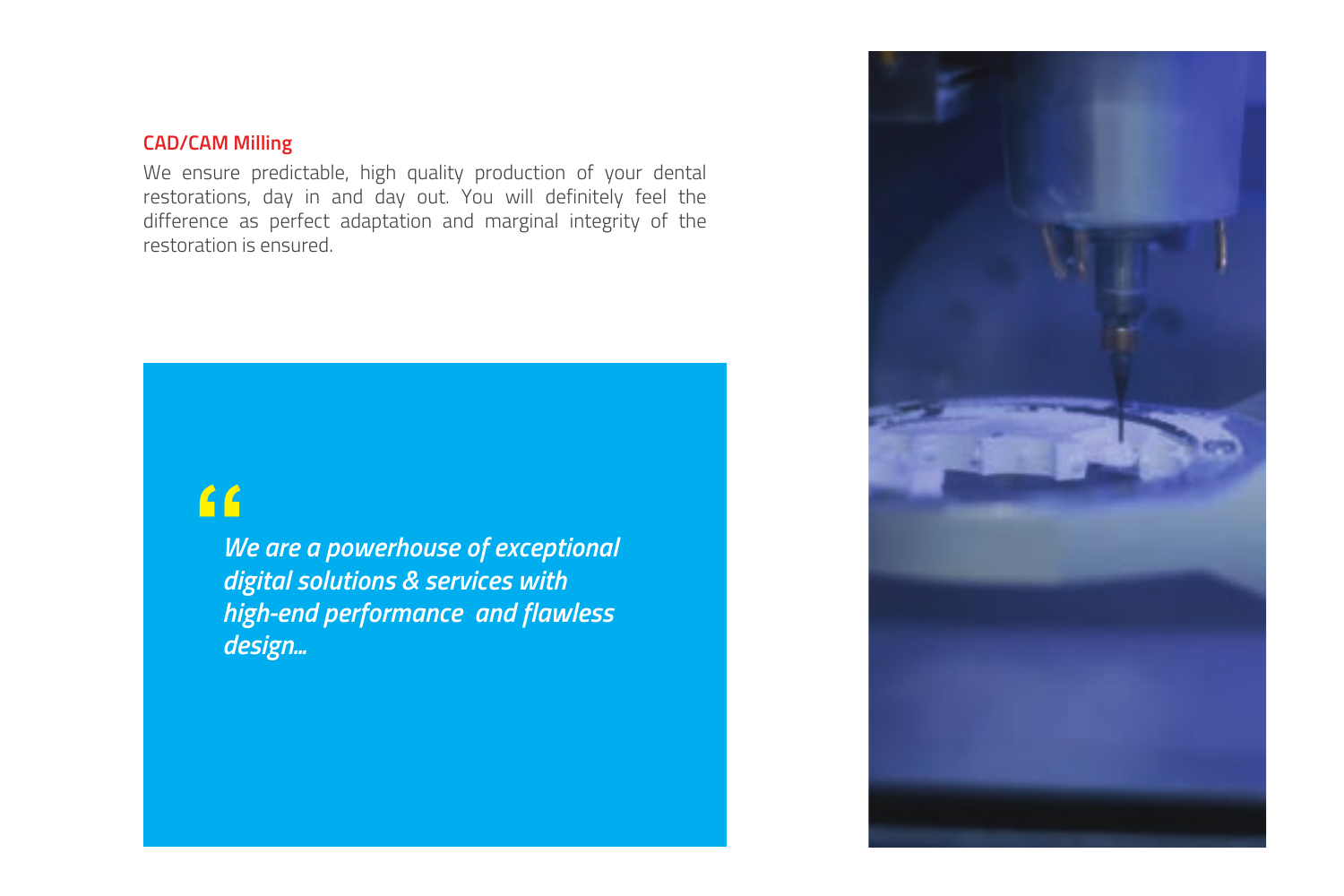

## **DentCare Zirconia**

DentCare Zirconia Ultra Plus, recognized for its Digital Margin Perfection. The working cast can be made with / without Die Preparation.

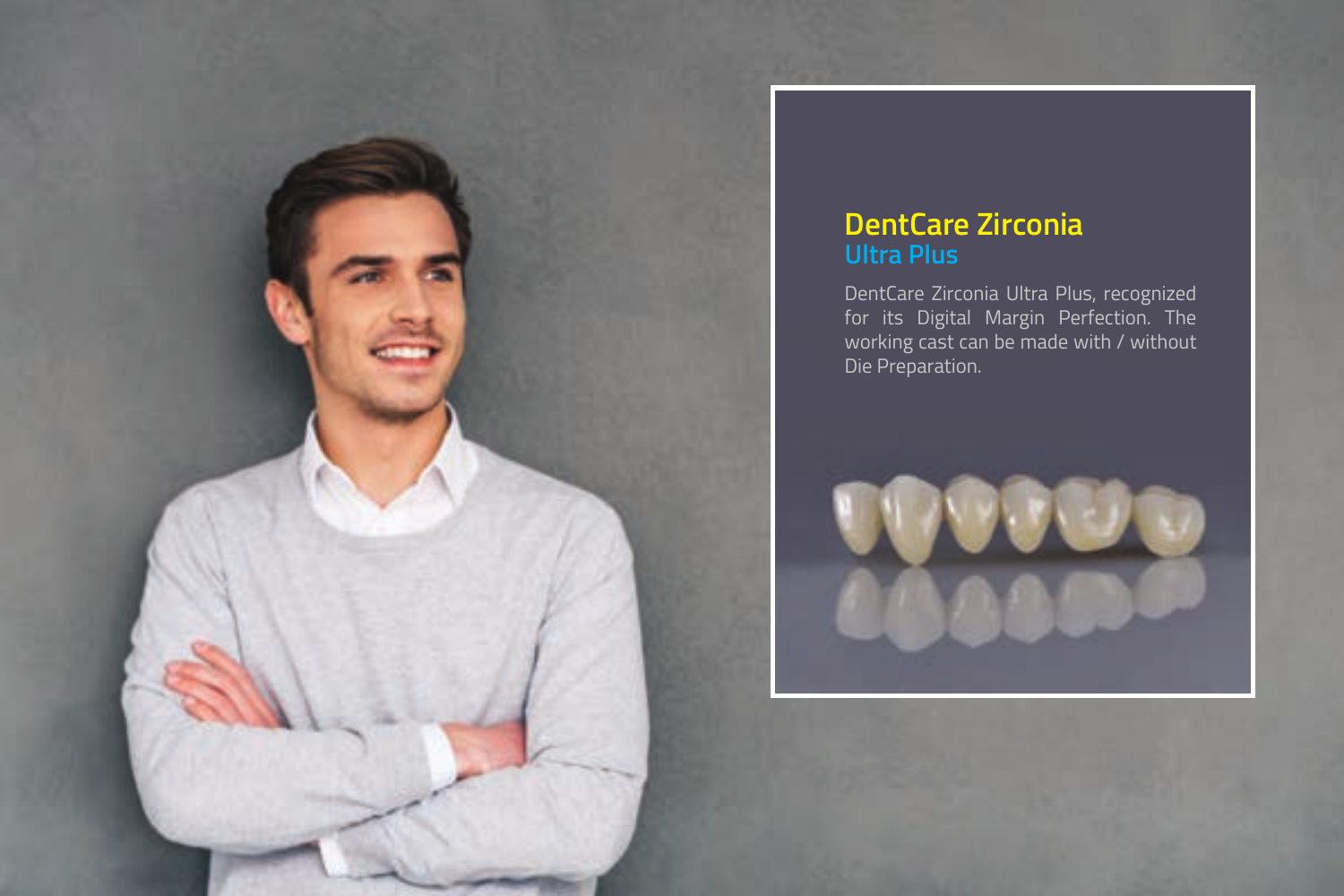- 1. Full contour crowns and bridges up to 6 units.
- 2. Bridges up to 4 continuous pontics for anteriors.
- 3. Bridges up to 2 continuous pontics for posteriors.

### **Indications Specialities**

- 1. Full contour crowns and bridges only; No ceramic layering
- 2. Staining technique is adopted along with cutback-technique to achieve incisal translucency.
- 3. Flexural strength ranging from 1150-1250 MPa.
- 4. Available in 16 monochromatic shades from the VITA shade guide at translucency levels of 40%.
- 5. Designing and manufacturing are done using precision CAD/CAM system for outstanding marginal fit.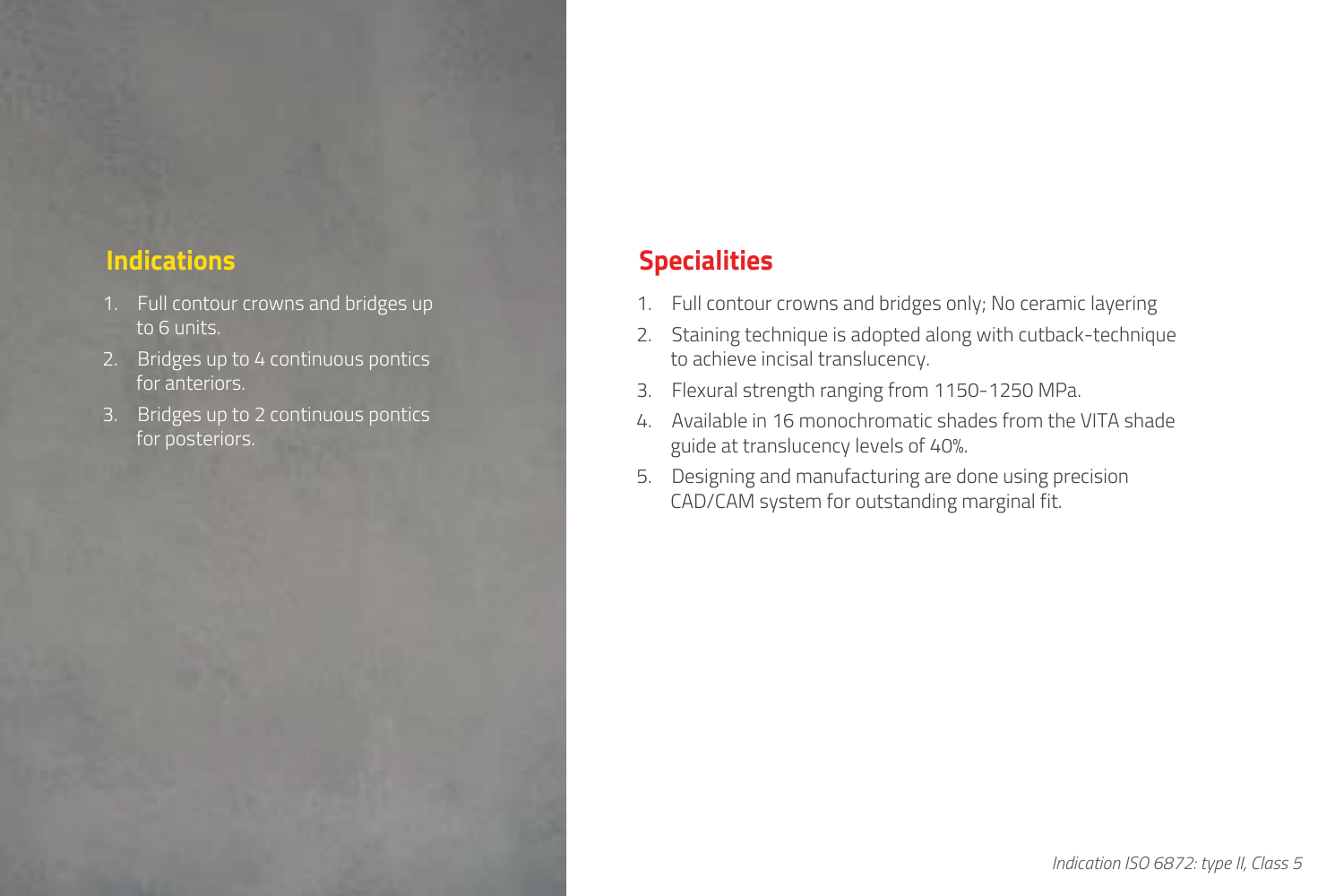

#### **DentCare Zirconia BruxCare**

BruxCare crowns are monolithic medical grade zirconia restorations with no ceramic layering. They are designed specifically for posterior teeth with more emphasis on strength, making it an ideal restoration for patients with bruxism and those people with limited interocclusal space.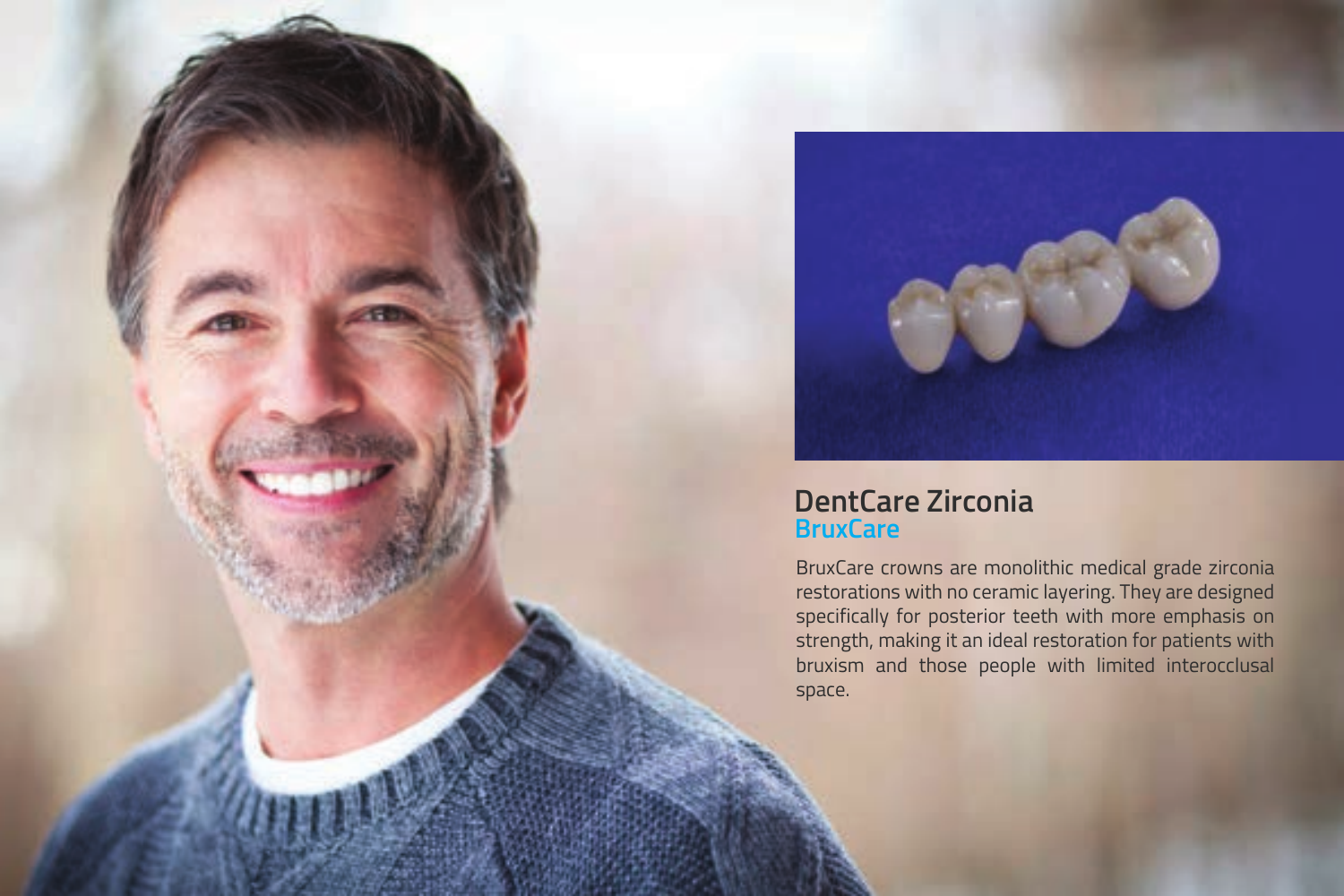#### **Indications**

- 1. Full contour crowns and bridges up to 4 units (for posterior region only).
- 2. Up to 2 continuous pontics for posteriors.

**Specialities**

- 1. Extra ordinary strength to withstand the toughness created by bruxism.
- 2. Resistant to chip-off.
- 3. Flexural strength of 1400-1500 MPa making it a perfect choice of restoration for individuals with bruxism.
- 4. Low translucency makes it a perfect choice for posterior restorations.
- 5. Ideal for cases with limited interocclusal space.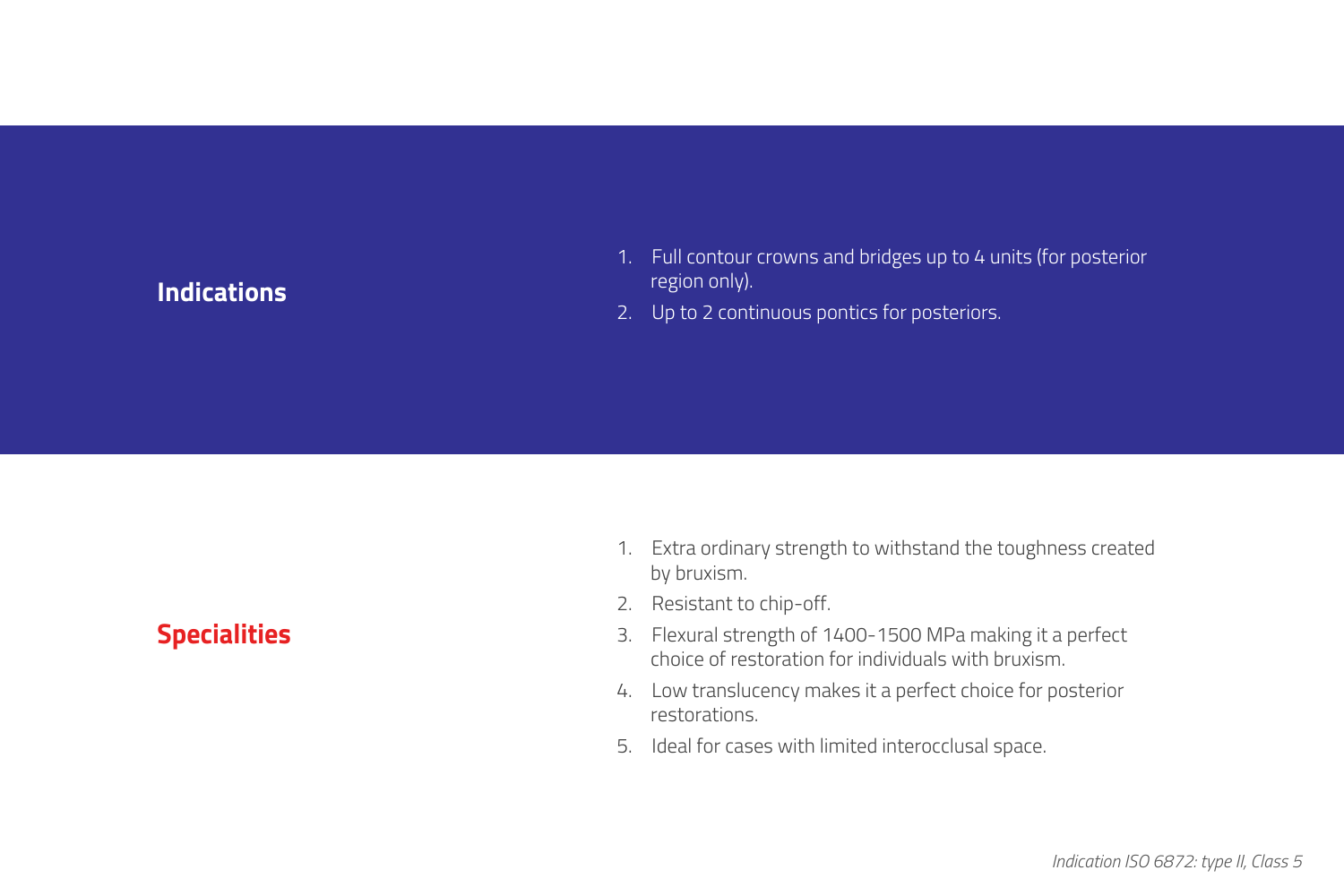#### **DentCare Zirconia Solid Plus**

A variant from DentCare which has helped keep us at the forefront of innovation due to its wide acceptance by our National and International Clients. It is our popular variant recognised for its Digital Margin Perfection. We are incessantly passionate to continue our innovation to enhance the aesthetics of millions.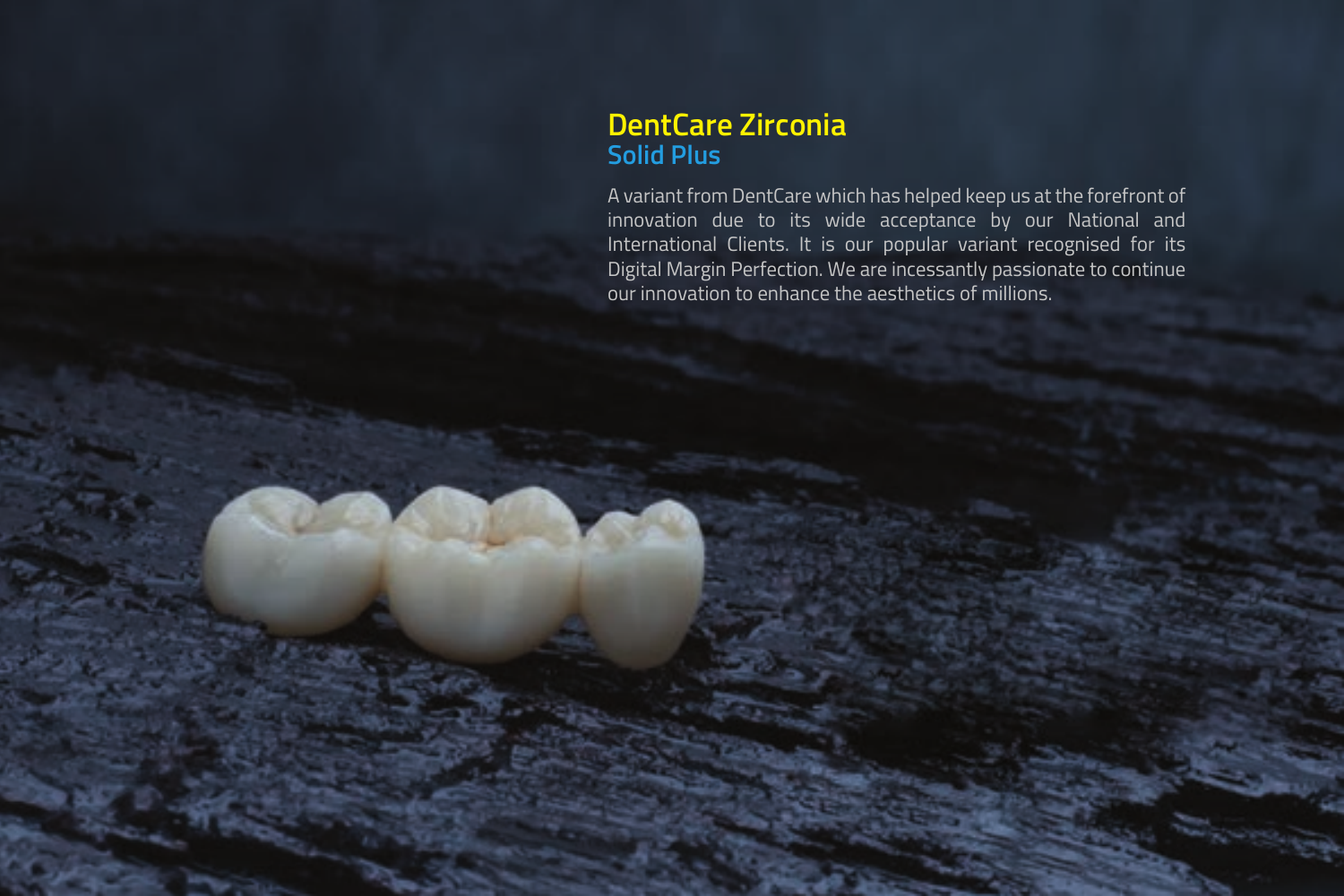#### **Indications**

- 1. Full contour crowns and bridges up to 3 units, only for posteriors.
- 2. Up to single pontic for posterior restorations.

#### **Specialities**

- 1. Entry level Zirconia restorations being optimum replacement for PFM (posteriors only).
- 2. Manufactured using CAD/CAM technology for optimum marginal fit.
- 3. Monochromatic shades only (16 VITA shades).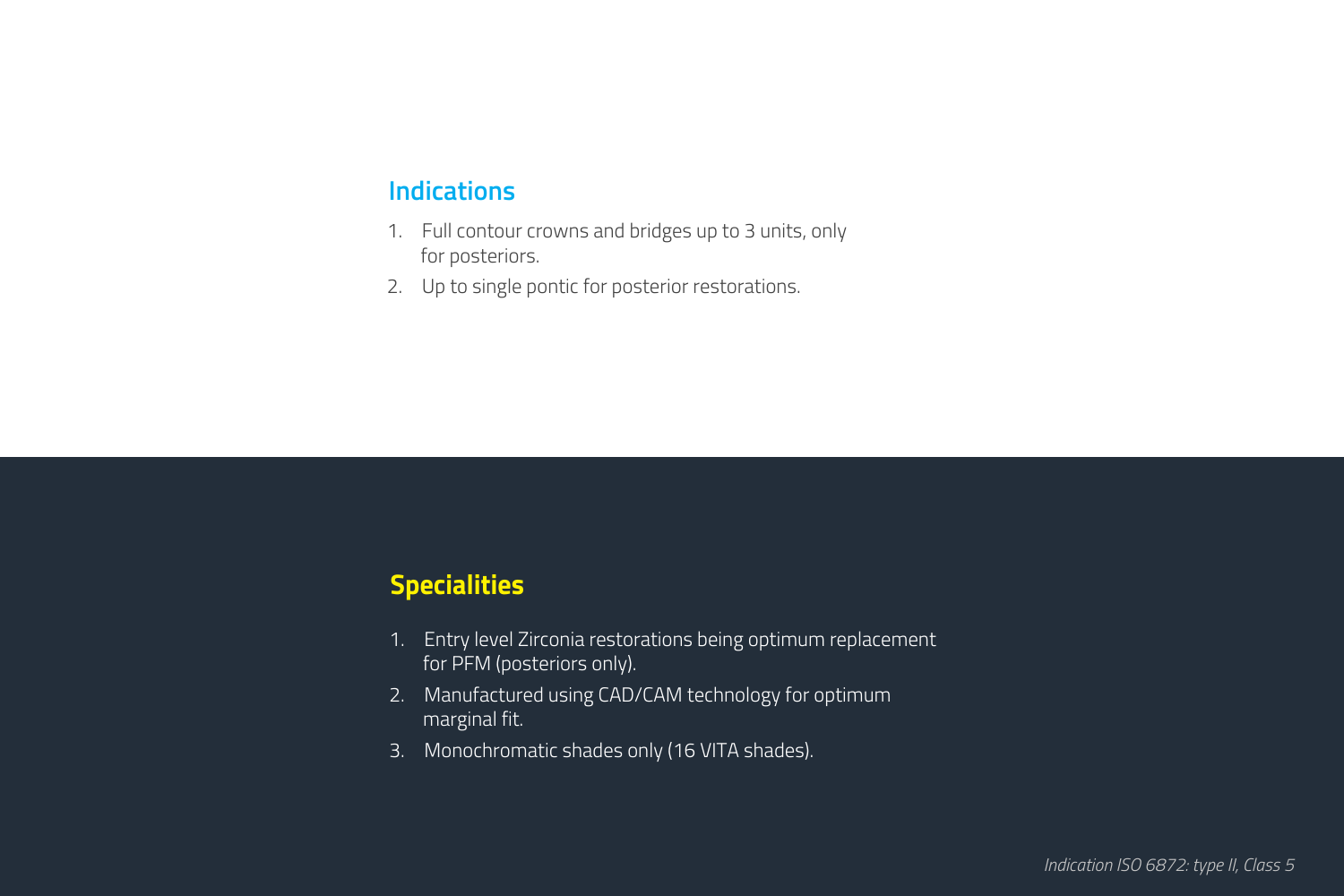

## **IPS e.max CAD**

IPS e.max CAD are highly aesthetic CAD/CAM fabricated restorations that offer great flexibility due to its wide range of translucency levels, shades and block sizes. This superlative system combines high aesthetic quality with exceptional user-friendliness. It is an advanced lithium disilicate glass-ceramic (LS2) for CAD/CAM applications.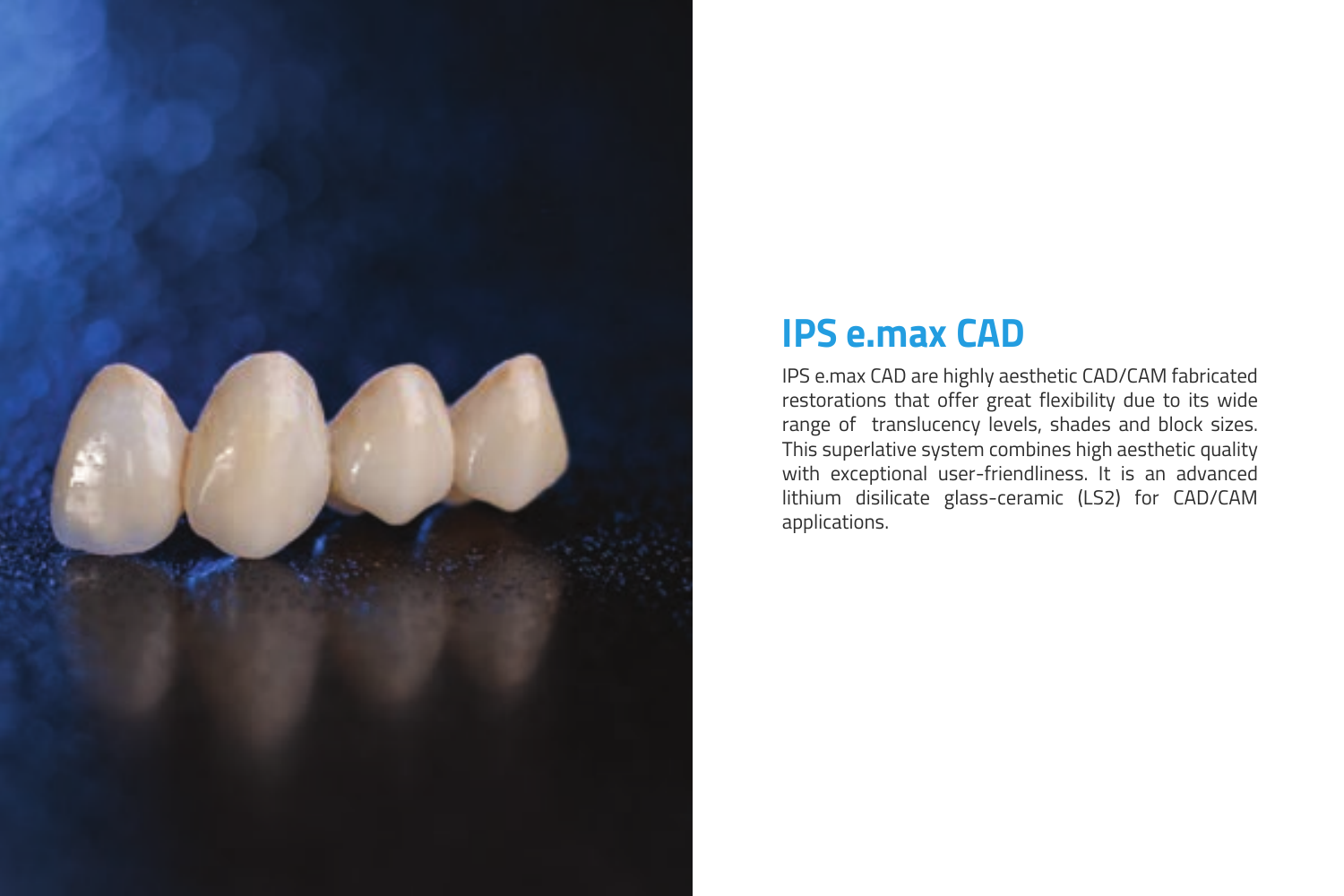### **Benefits**

- » Natural tooth-like translucency
- » Leading CAD/CAM material considerably higher strength when compared to competitive glass and hybrid ceramics
- » Comprehensive indication spectrum
- » Scientifically and clinically proven
- » Tried-and-tested cementation materials are coordinated with lithium disilicate (LS2)

#### **Indications**

- » Single crowns & bridges with up to 4 units, only with single pontic till 2nd premolar
- » Veneer, Inlay, Onlay and Post & Core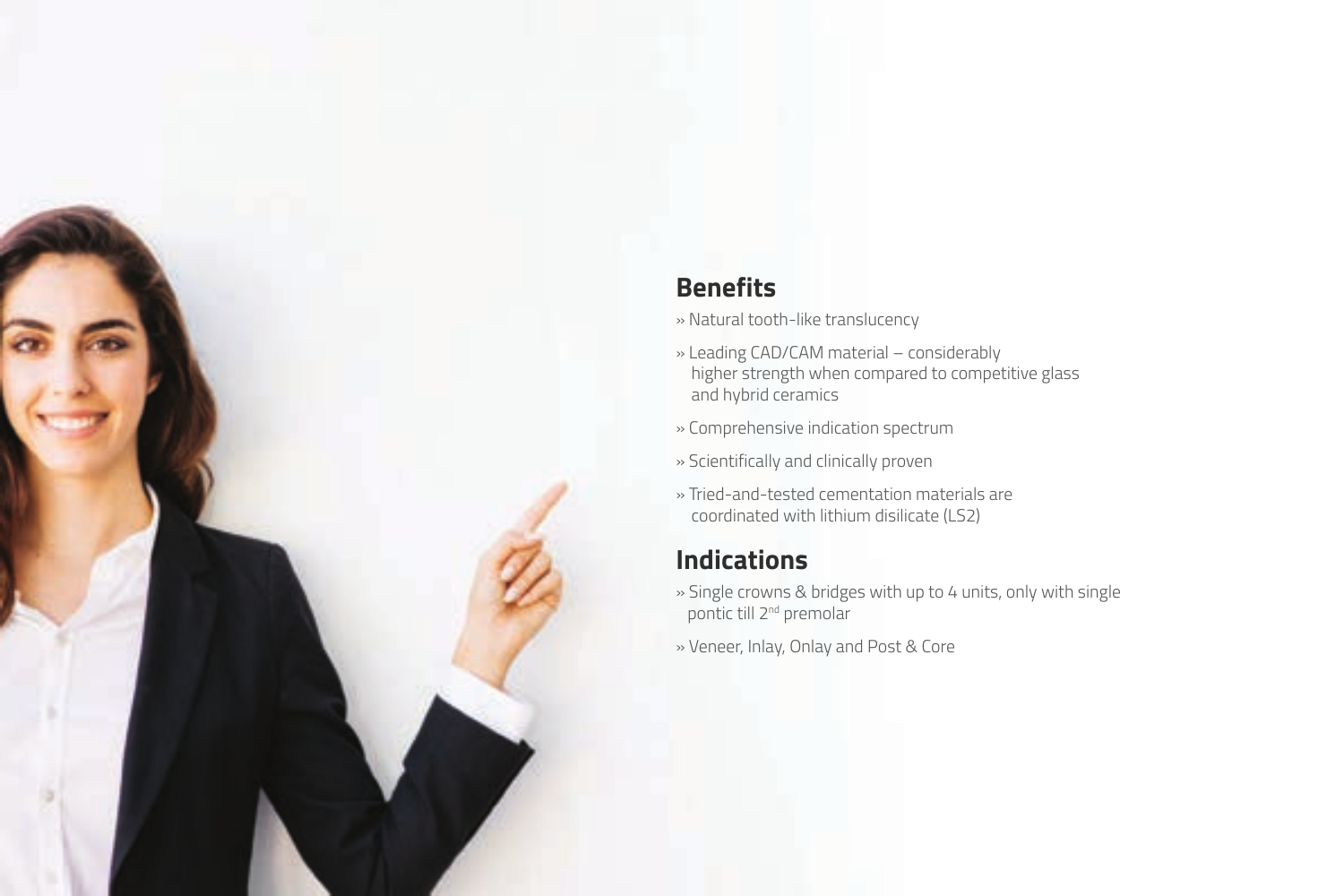# **PREPARATION GUIDELINES**



- Reduce anatomical shape and observe stipulated minimum thickness.
- Prepare a shoulder with rounded inner edges or a deep chamfer.
- Width of a shoulder / chamfer should be at least 1.0 mm.
- Reduce incisal edge by approximately 1.5 mm.
- Reduce labial or lingual area by approximately 1.2 mm.
- For conventional and / or self-adhesive cementation, preparation must demonstrate retentive surfaces.

#### **Anterior Crowns Posterior Crowns**

- Reduce anatomical shape and observe stipulated minimum thickness.
- Prepare a Circumferential shoulder with rounded inner edges or a deep chamfer.
- Width of a shoulder / chamfer should be at least 1.0 mm.
- Reduce incisal crown third by approximately 1.5 mm.
- Reduce buccal or lingual area by approximately 1.5 mm.
- For conventional and / or self-adhesive cementation, preparation must demonstrate retentive surfaces.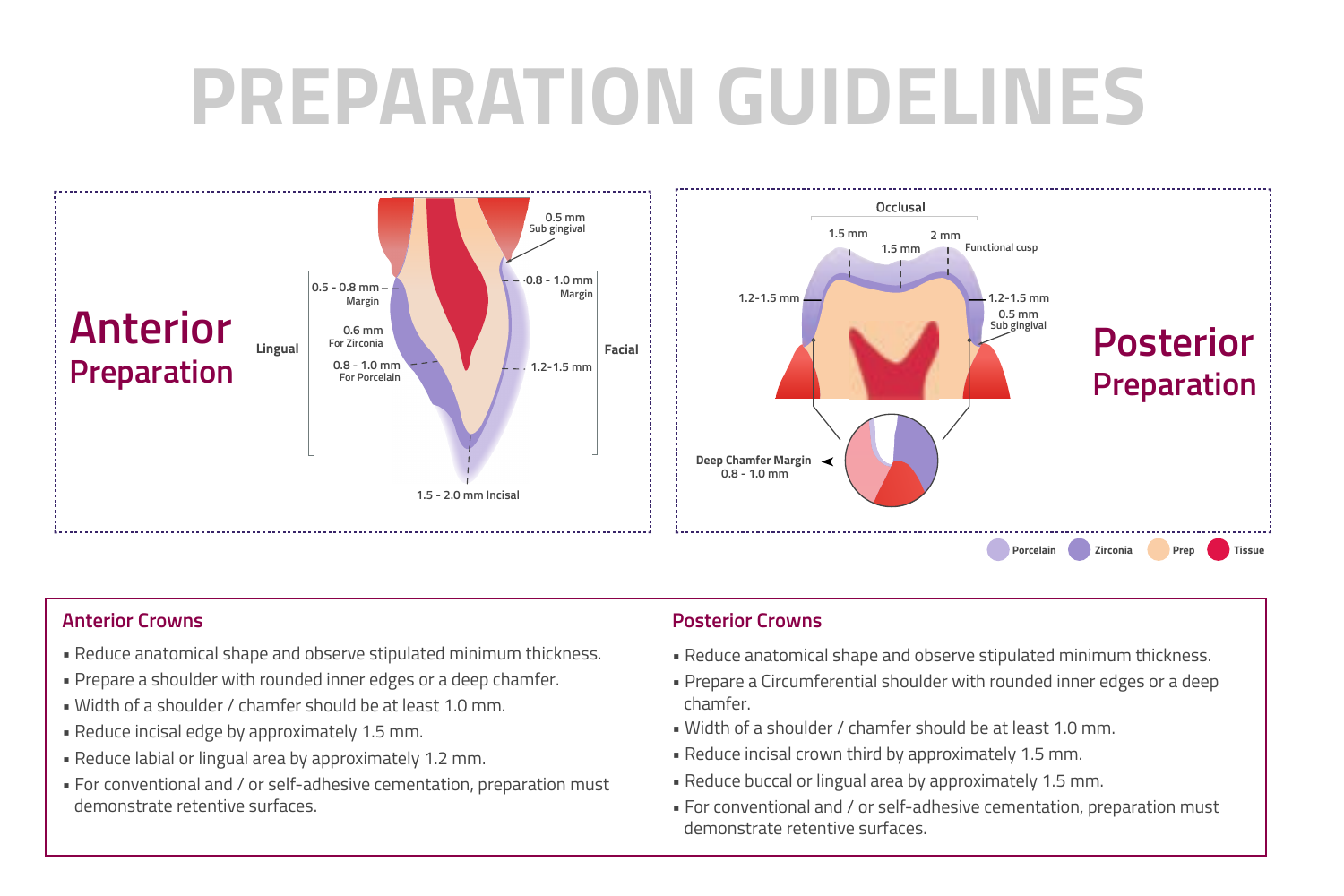# **CEMENTATION GUIDELINES**

Zirconia restorations can be cemented with self-etch or self-adhesive resin cements. These resin cements can be used where dentin is prominent and where isolation is difficult.

| <b>SELF - ETCH</b>                                 | <b>SELF-ADHESIVE</b>                                 |
|----------------------------------------------------|------------------------------------------------------|
| <b>Preparations with &gt; 14<sup>0</sup> taper</b> | <b>• Preparations with &lt; 14<sup>°</sup> taper</b> |
| $\leq 4$ mm crown length                           | $\bullet$ > 4 mm crown length                        |
| $\sim$ < 2 walls remaining (inlays, onlays)        | • > 2 remaining walls (inlays, onlays)               |
|                                                    |                                                      |

**The use of glass ionomer cement is generally not recommended** when cementing zirconia restorations. Resin-modified glass ionomers can also be used but they do not achieve bond strengths similar to resin cements and hence, they are not recommended. **For enhanced bonding** of zirconia, zirconia primers can be used before application of the self-adhesive resin cement.

The shade of the luting resin cement used can influence the final esthetic outcome, especially when used to cement a highly translucent zirconia restoration. Decreasing the thickness of the restoration accentuates the challenge of obtaining a perfect shade-match.In general, a more opaque shade of cement ensures better masking of a highly discoloured prepared tooth stump. The application of a Try-in paste (available in the corresponding shades as that of resin cement) aids in the visualisation and verification of the shade compatibility along with an overall esthetic evaluation.

For zirconia restorations over titanium implant abutments, zinc polycarboxylate, glass ionomer or resin cements can be used for definite cementation. Provisional cementation can be done with zinc oxide non-eugenol cement.

For zirconia restorations on zirconia abutments or other all-ceramic abutments, use of a resin cement is recommended.